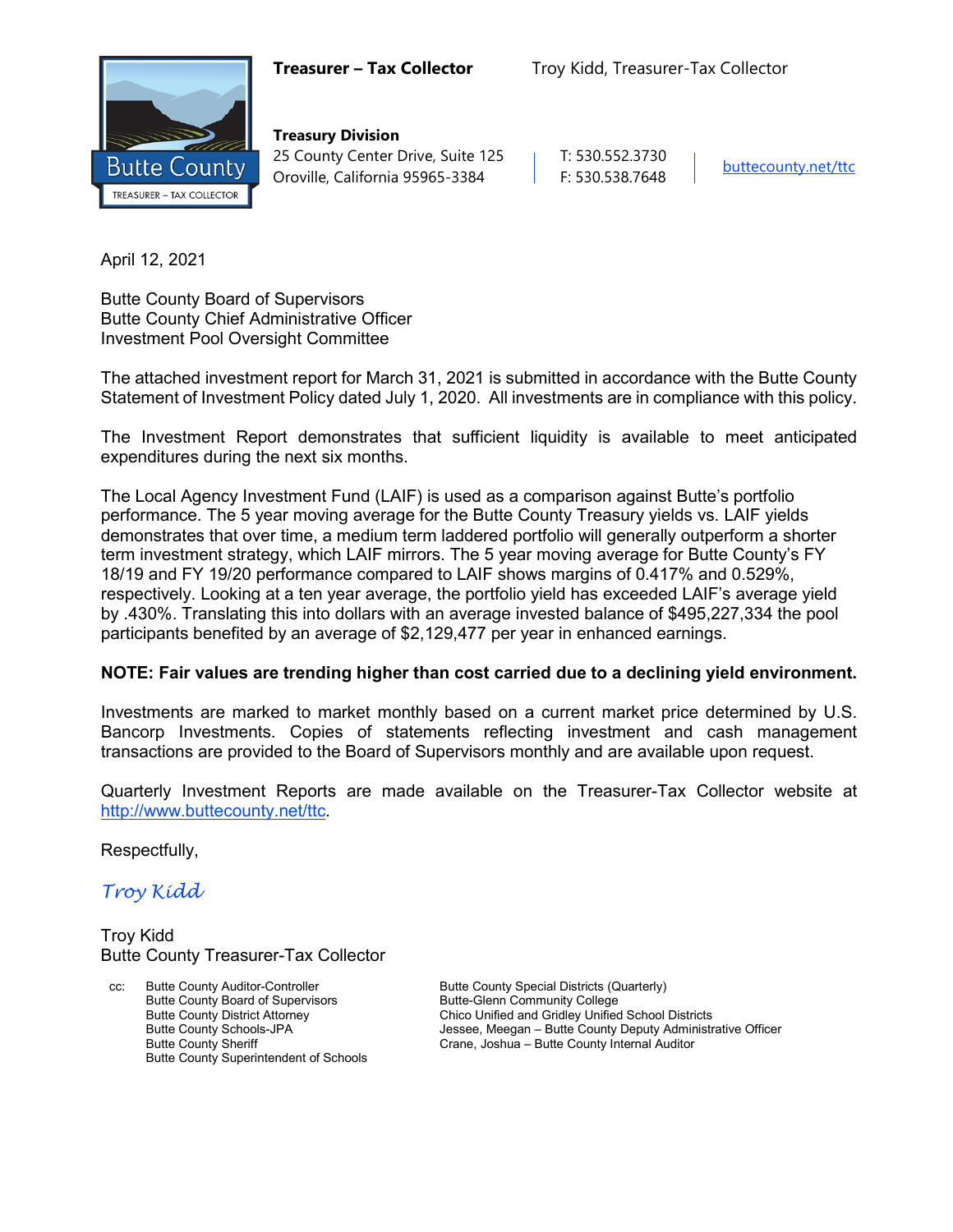

#### **BUTTE COUNTY Treasurer's Investment Report** March 31, 2021

#### **Investment Policy Compliance**

The attached investment report is submitted in accordance with the Butte County Statement of Investment Policy dated July 1, 2020. All investments are in compliance with this policy.

Investments are marked to market monthly based on a current market price determined by U.S. Bancorp Investments. Sufficient liquidity is available to meet anticipated expenditures during the next six months.

| <b>Fund Name</b>           | <b>Face Amount/Shares</b> | <b>Market Value</b> | <b>Book Value</b> | % of Portfolio | YTM @ Cost | Days To Maturity |
|----------------------------|---------------------------|---------------------|-------------------|----------------|------------|------------------|
| <b>CAMP Short Term</b>     | 10,058.52                 | 10,058.52           | 10,058.52         | 0.00           | 0.08       |                  |
| CD Negotiable              | 8,247,000.00              | 8,256,716.75        | 8,246,140.41      | 0.83           | 2.26       | 528              |
| Corporate - Supranationals | 70,150,000.00             | 70,900,232.65       | 70,156,733.99     | 7.08           | 1.62       | 985              |
| <b>Corporate Notes</b>     | 82,347,000.00             | 84,474,702.79       | 83,129,211.76     | 8.38           | 1.64       | 1,206            |
| LAIF                       | 284,345,206.40            | 284,345,206.40      | 284,345,206.40    | 28.68          | 0.36       |                  |
| LAIF / School Bonds        | 74,703,879.14             | 74,703,879.14       | 74,703,879.14     | 7.53           | 0.36       |                  |
| <b>Municipal Bonds</b>     | 158,605,000.00            | 163,493,884.65      | 161,675,015.74    | 16.30          | 1.25       | 1,076            |
| <b>Operating Accounts</b>  | 12,314,725.66             | 12,314,725.66       | 12,314,725.66     | 1.24           | 0.00       |                  |
| US Agency                  | 241,295,000.00            | 242,908,221.80      | 241,680,260.55    | 24.37          | 0.91       | 1,206            |
| US Treasury                | 55,000,000.00             | 56,566,625.00       | 55,318,396.26     | 5.58           | 1.74       | 642              |
| <b>Total / Average</b>     | 987,017,869.72            | 997,974,253.36      | 991,579,628.43    | 100.00         | 0.92       | 681              |

### *Troy Kidd*

Troy Kidd, Treasurer - Tax Collector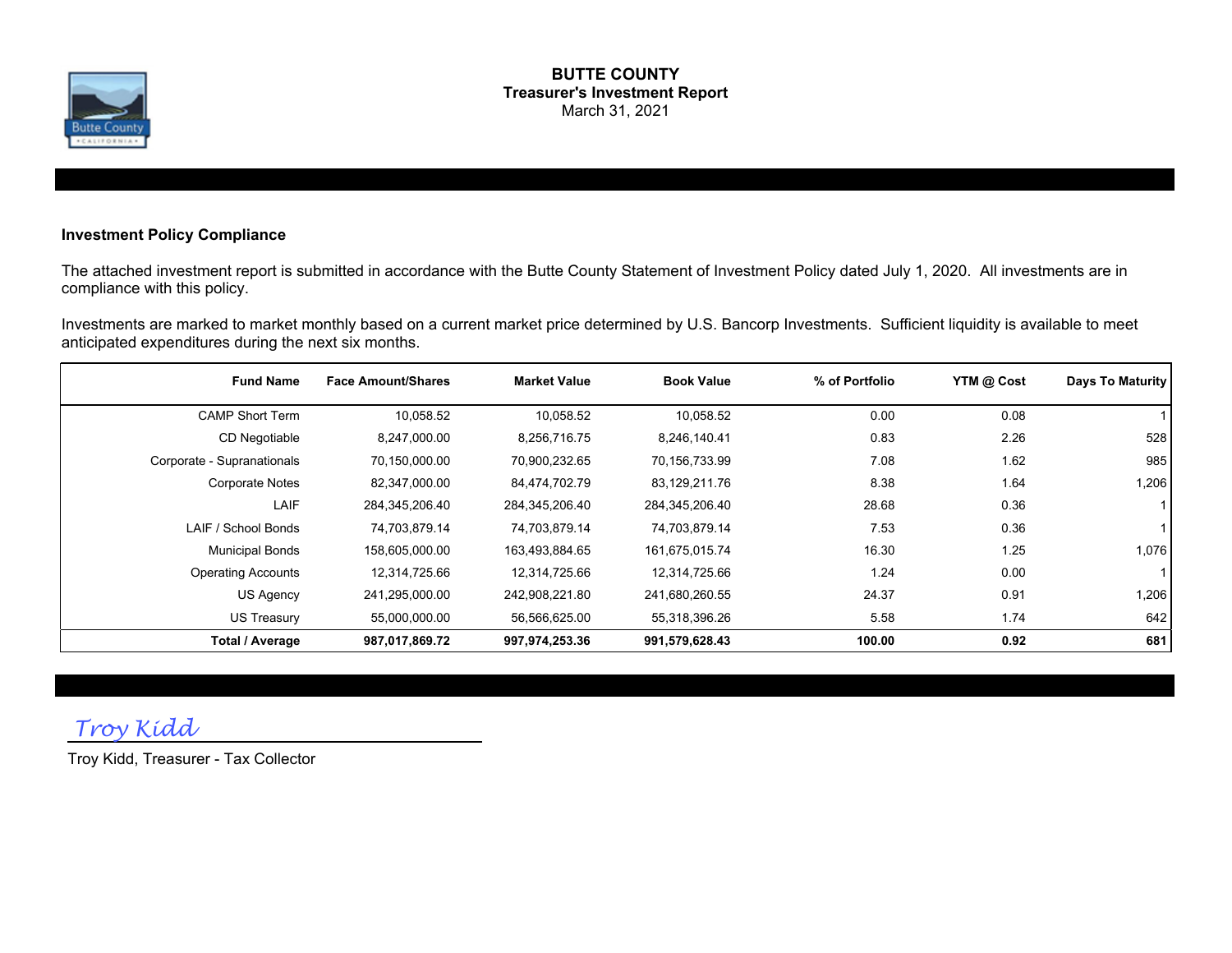

### **School Bond Proceeds School Bond Proceeds Portfolio Holdings by Portfolio Name Butte County**

| <b>Description</b>                                  | Face Amount / | <b>Settlement Date</b> | <b>Cost Value</b> | <b>Market Price</b> | <b>Market Value</b>     | % Portfolio     | <b>Credit Rating</b> | <b>Days To Call/Maturity</b> |
|-----------------------------------------------------|---------------|------------------------|-------------------|---------------------|-------------------------|-----------------|----------------------|------------------------------|
| <b>CUSIP</b>                                        | <b>Shares</b> | YTM @ Cost             | <b>Book Value</b> | YTM @ Market        | <b>Accrued Interest</b> | Unre. Gain/Loss | <b>Credit Rating</b> | <b>Duration To Maturity</b>  |
| USD Butte - Glenn 2016A GO Bond                     |               |                        |                   |                     |                         |                 |                      |                              |
| LAIF 4001 Butte CC LGIP                             |               | 4/6/2017               | 1,245,038.96      | 100.00              | 1,245,038.96            | 1.67%           | <b>NR</b>            | -1                           |
| <b>LAIF4001</b>                                     | 1,245,038.96  | 0.36                   | 1,245,038.96      | 0.36                |                         | 0.00            | <b>NR</b>            | $\pmb{0}$                    |
|                                                     |               |                        | 1,245,038.96      |                     | 1,245,038.96            | 1.67%           |                      | 1                            |
| Sub Total USD Butte - Glenn 2016A GO<br><b>Bond</b> | 1,245,038.96  | 0.36                   | 1,245,038.96      | 0.36                |                         | 0.00            |                      | 0                            |
| USD Butte-Glenn 2016B Go Bond                       |               |                        |                   |                     |                         |                 |                      |                              |
| LAIF 4001 Butte CC LGIP                             |               | 8/12/2019              | 40,300,506.58     | 100.00              | 40,300,506.58           | 53.95%          | <b>NR</b>            | $\mathbf{1}$                 |
| <b>LAIF4001</b>                                     | 40,300,506.58 | 0.36                   | 40,300,506.58     | 0.36                |                         | 0.00            | <b>NR</b>            | 0                            |
|                                                     |               |                        | 40,300,506.58     |                     | 40,300,506.58           | 53.95%          |                      | 1                            |
| Sub Total USD Butte-Glenn 2016B Go<br><b>Bond</b>   | 40,300,506.58 | 0.36                   | 40,300,506.58     | 0.36                |                         | 0.00            |                      | 0                            |
| USD Chico 2012A GO Bond                             |               |                        |                   |                     |                         |                 |                      |                              |
| LAIF 4006 Chico USD LGIP                            |               | 5/30/2013              | 177,531.05        | 100.00              | 177,531.05              | 0.24%           | <b>NR</b>            | $\mathbf{1}$                 |
| <b>LAIF4006</b>                                     | 177,531.05    | 0.36                   | 177,531.05        | 0.36                |                         | 0.00            | <b>NR</b>            | $\pmb{0}$                    |
|                                                     |               |                        | 177,531.05        |                     | 177,531.05              | 0.24%           |                      | 1                            |
| Sub Total USD Chico 2012A GO Bond                   | 177,531.05    | 0.36                   | 177,531.05        | 0.36                |                         | 0.00            |                      | 0                            |
| USD Chico 2016B Go Bond                             |               |                        |                   |                     |                         |                 |                      |                              |
| LAIF 4006 Chico USD LGIP                            |               | 7/25/2019              | 9,107,316.42      | 100.00              | 9,107,316.42            | 12.19%          | <b>NR</b>            | $\mathbf{1}$                 |
| <b>LAIF4006</b>                                     | 9,107,316.42  | 0.36                   | 9,107,316.42      | 0.36                |                         | 0.00            | <b>NR</b>            | 0                            |
|                                                     |               |                        | 9,107,316.42      |                     | 9,107,316.42            | 12.19%          |                      | 1                            |
| Sub Total USD Chico 2016B Go Bond                   | 9,107,316.42  | 0.36                   | 9,107,316.42      | 0.36                |                         | 0.00            |                      | 0                            |
| USD Durham 2019 A Bond                              |               |                        |                   |                     |                         |                 |                      |                              |
| LAIF 4007 Butte Office of Education LGIP            |               | 6/13/2019              | 1,988,013.81      | 100.00              | 1,988,013.81            | 2.66%           | <b>NR</b>            | $\mathbf{1}$                 |
| <b>LAIF4007</b>                                     | 1,988,013.81  | 0.36                   | 1,988,013.81      | 0.36                |                         | 0.00            | <b>NR</b>            | 0                            |
|                                                     |               |                        | 1,988,013.81      |                     | 1,988,013.81            | 2.66%           |                      | 1                            |
| Sub Total USD Durham 2019 A Bond                    | 1,988,013.81  | 0.36                   | 1,988,013.81      | 0.36                |                         | 0.00            |                      | 0                            |
| USD Durham 2021 Series B Bond                       |               |                        |                   |                     |                         |                 |                      |                              |
| LAIF 4007 Butte Office of Education LGIP            |               | 1/20/2021              | 8,855,000.00      | 100.00              | 8,855,000.00            | 11.85%          | <b>NR</b>            | $\mathbf 1$                  |
| <b>LAIF4007</b>                                     | 8,855,000.00  | 0.36                   | 8,855,000.00      | 0.36                |                         | 0.00            | <b>NR</b>            | 0                            |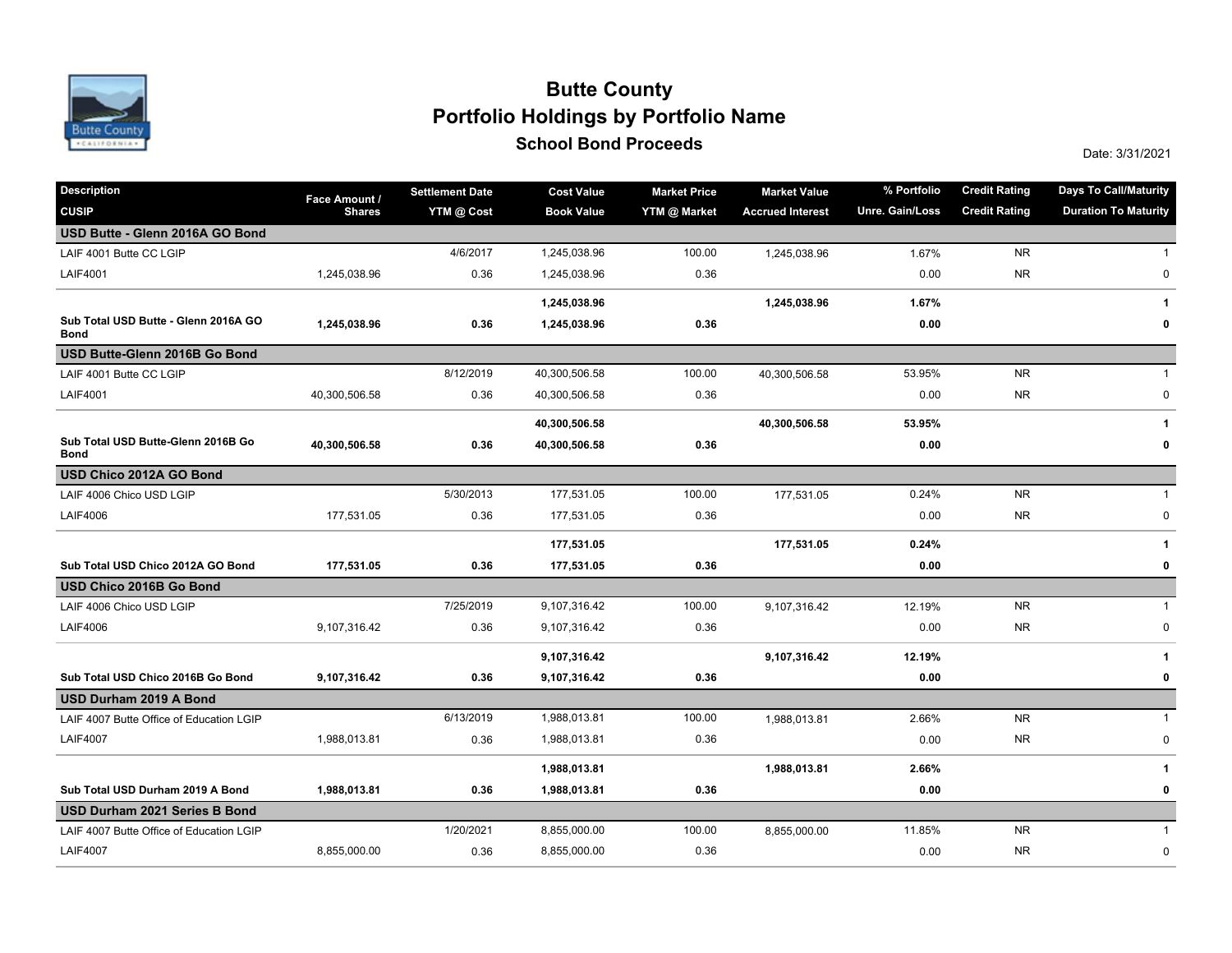

### **School Bond Proceeds School Bond Proceeds Portfolio Holdings by Portfolio Name Butte County**

| <b>Description</b>                                  | Face Amount / | <b>Settlement Date</b> | <b>Cost Value</b> | <b>Market Price</b> | <b>Market Value</b>     | % Portfolio     | <b>Credit Rating</b> | <b>Days To Call/Maturity</b> |
|-----------------------------------------------------|---------------|------------------------|-------------------|---------------------|-------------------------|-----------------|----------------------|------------------------------|
| <b>CUSIP</b>                                        | <b>Shares</b> | YTM @ Cost             | <b>Book Value</b> | YTM @ Market        | <b>Accrued Interest</b> | Unre. Gain/Loss | <b>Credit Rating</b> | <b>Duration To Maturity</b>  |
|                                                     |               |                        | 8,855,000.00      |                     | 8,855,000.00            | 11.85%          |                      |                              |
| Sub Total USD Durham 2021 Series B<br><b>Bond</b>   | 8,855,000.00  | 0.36                   | 8,855,000.00      | 0.36                |                         | 0.00            |                      | 0                            |
| USD Paradise 2021 Series A Bond                     |               |                        |                   |                     |                         |                 |                      |                              |
| LAIF 4003 Paradise USD LGIP                         |               | 2/3/2021               | 9,840,000.00      | 100.00              | 9,840,000.00            | 13.17%          | <b>NR</b>            |                              |
| LAIF4003                                            | 9,840,000.00  | 0.36                   | 9,840,000.00      | 0.36                |                         | 0.00            | <b>NR</b>            | 0                            |
|                                                     |               |                        | 9,840,000.00      |                     | 9,840,000.00            | 13.17%          |                      | -1                           |
| Sub Total USD Paradise 2021 Series A<br><b>Bond</b> | 9,840,000.00  | 0.36                   | 9,840,000.00      | 0.36                |                         | 0.00            |                      | 0                            |
| <b>USD Thermalito 2018A Bond</b>                    |               |                        |                   |                     |                         |                 |                      |                              |
| LAIF 4007 Butte Office of Education LGIP            |               | 2/26/2019              | 1,323,728.69      | 100.00              | 1,323,728.69            | 1.77%           | <b>NR</b>            |                              |
| <b>LAIF4007</b>                                     | 1,323,728.69  | 0.36                   | 1,323,728.69      | 0.36                |                         | 0.00            | <b>NR</b>            | $\mathbf 0$                  |
|                                                     |               |                        | 1,323,728.69      |                     | 1,323,728.69            | 1.77%           |                      | 1                            |
| Sub Total USD Thermalito 2018A Bond                 | 1,323,728.69  | 0.36                   | 1,323,728.69      | 0.36                |                         | 0.00            |                      | 0                            |
| <b>USD Thermalito 2018B Bond</b>                    |               |                        |                   |                     |                         |                 |                      |                              |
| LAIF 4007 Butte Office of Education LGIP            |               | 11/3/2020              | 1,866,743.63      | 100.00              | 1,866,743.63            | 2.5%            | <b>NR</b>            |                              |
| <b>LAIF4007</b>                                     | 1,866,743.63  | 0.36                   | 1,866,743.63      | 0.36                |                         | 0.00            | <b>NR</b>            | 0                            |
|                                                     |               |                        | 1,866,743.63      |                     | 1,866,743.63            | 2.5%            |                      |                              |
| Sub Total USD Thermalito 2018B Bond                 | 1,866,743.63  | 0.36                   | 1,866,743.63      | 0.36                |                         | 0.00            |                      | 0                            |
|                                                     |               |                        | 74,703,879.14     |                     | 74,703,879.14           | 100.00%         |                      | $\mathbf 1$                  |
| <b>TOTAL PORTFOLIO</b>                              | 74,703,879.14 | 0.36                   | 74,703,879.14     | 0.36                |                         | 0.00            |                      | 0                            |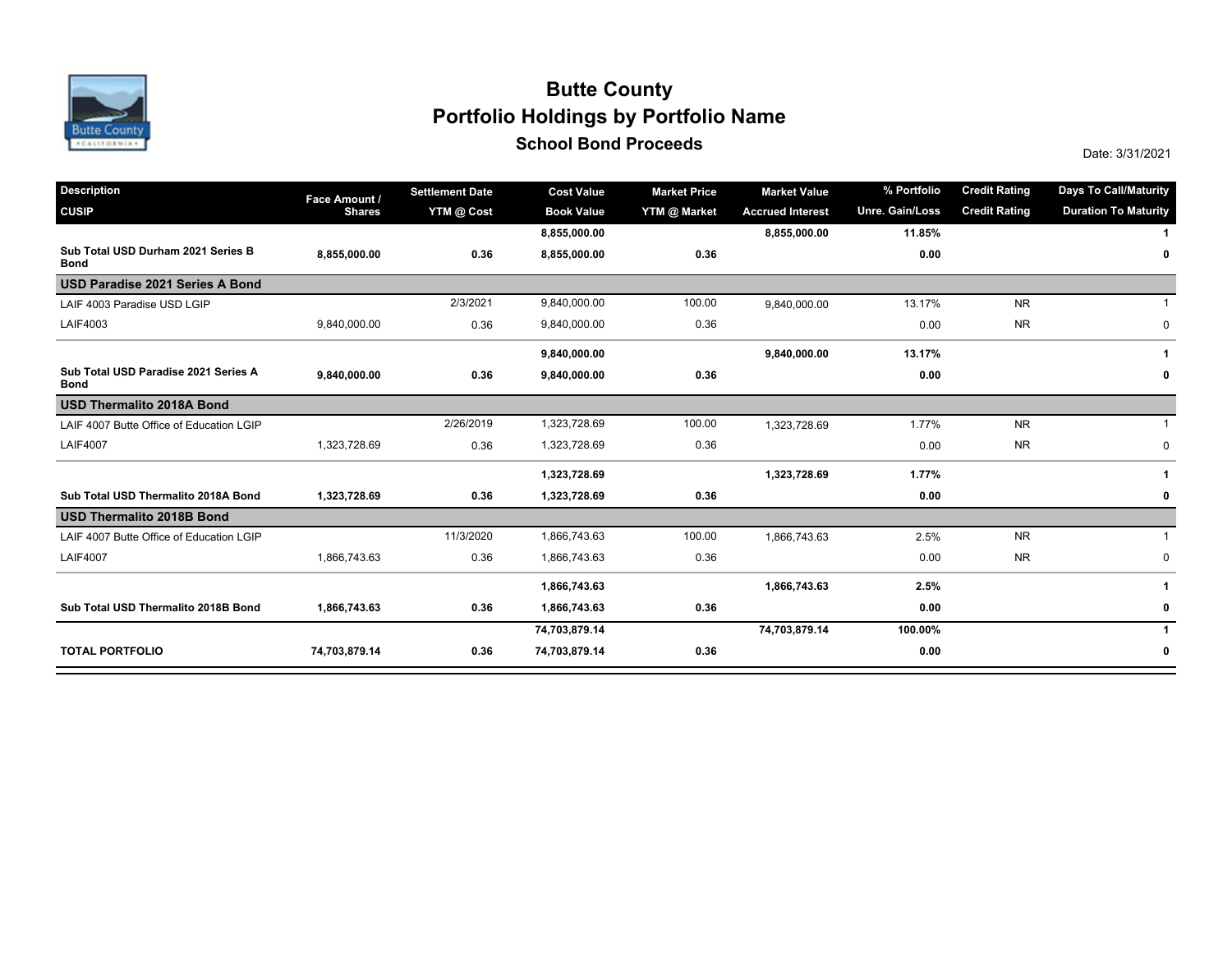

# Begin Date: 3/31/2020, End Date: 3/31/2021 **Actively Managed Portfolio Distribution by Main Fund - Market Value Butte County**

| <b>Main Fund Allocation</b>        |                                                                                                                                                                                           |                             |                                    |                                                                                                                                                                             |  |  |  |  |  |
|------------------------------------|-------------------------------------------------------------------------------------------------------------------------------------------------------------------------------------------|-----------------------------|------------------------------------|-----------------------------------------------------------------------------------------------------------------------------------------------------------------------------|--|--|--|--|--|
| <b>Main Fund</b>                   | <b>Market Value</b><br>3/31/2020                                                                                                                                                          | % of Portfolio<br>3/31/2020 | <b>Market Value</b><br>3/31/2021   | % of Portfolio<br>3/31/2021                                                                                                                                                 |  |  |  |  |  |
| <b>CAMP Short Term</b>             | 10,361,662.73                                                                                                                                                                             | 1.68                        | 10,058.52                          | 0.00                                                                                                                                                                        |  |  |  |  |  |
| CD Negotiable                      | 10,762,361.62                                                                                                                                                                             | 1.74                        | 8,256,716.75                       | 0.91                                                                                                                                                                        |  |  |  |  |  |
| Corporate - Supranationals         | 61,908,844.00                                                                                                                                                                             | 10.03                       | 70,900,232.65                      | 7.78                                                                                                                                                                        |  |  |  |  |  |
| <b>Corporate Notes</b>             | 53,113,948.97                                                                                                                                                                             | 8.60                        | 84,474,702.79                      | 9.27                                                                                                                                                                        |  |  |  |  |  |
| LAIF                               | 173,338,308.07                                                                                                                                                                            | 28.07                       | 284,345,206.40                     | 31.21                                                                                                                                                                       |  |  |  |  |  |
| <b>Municipal Bonds</b>             | 93,370,126.20                                                                                                                                                                             | 15.12                       | 163,493,884.65                     | 17.95                                                                                                                                                                       |  |  |  |  |  |
| US Agency                          | 158,811,610.40                                                                                                                                                                            | 25.72                       | 242,908,221.80                     | 26.67                                                                                                                                                                       |  |  |  |  |  |
| US Treasury                        | 55,804,355.00                                                                                                                                                                             | 9.04                        | 56,566,625.00                      | 6.21                                                                                                                                                                        |  |  |  |  |  |
| <b>Total / Average</b>             | 617,471,216.99                                                                                                                                                                            | 100.00                      | 910,955,648.56                     | 100.00                                                                                                                                                                      |  |  |  |  |  |
| Portfolio Holdings as of 3/31/2020 |                                                                                                                                                                                           |                             | Portfolio Holdings as of 3/31/2021 |                                                                                                                                                                             |  |  |  |  |  |
|                                    | 1.68%-CAMP ShortTer<br>1.74%-CD Negotiable<br>$\blacksquare$ 10.03%-Corporate - S<br>8.6%-Corporate Notes<br>28.07%-LAIF<br>15.12%-Municipal Bon<br>25.72%-US Agency<br>9.04%-US Treasury |                             |                                    | 0 0%-CAMP Short Term<br>0.91%-CD Negotiable<br>7.78%-Corporate - Su<br>9.27%-Corporate Note<br>31.21%-LAIF<br>17.95%-Municipal Bon<br>26.67%-US Agency<br>6.21%-US Treasury |  |  |  |  |  |

Market Value Source: US Bank Safekeeping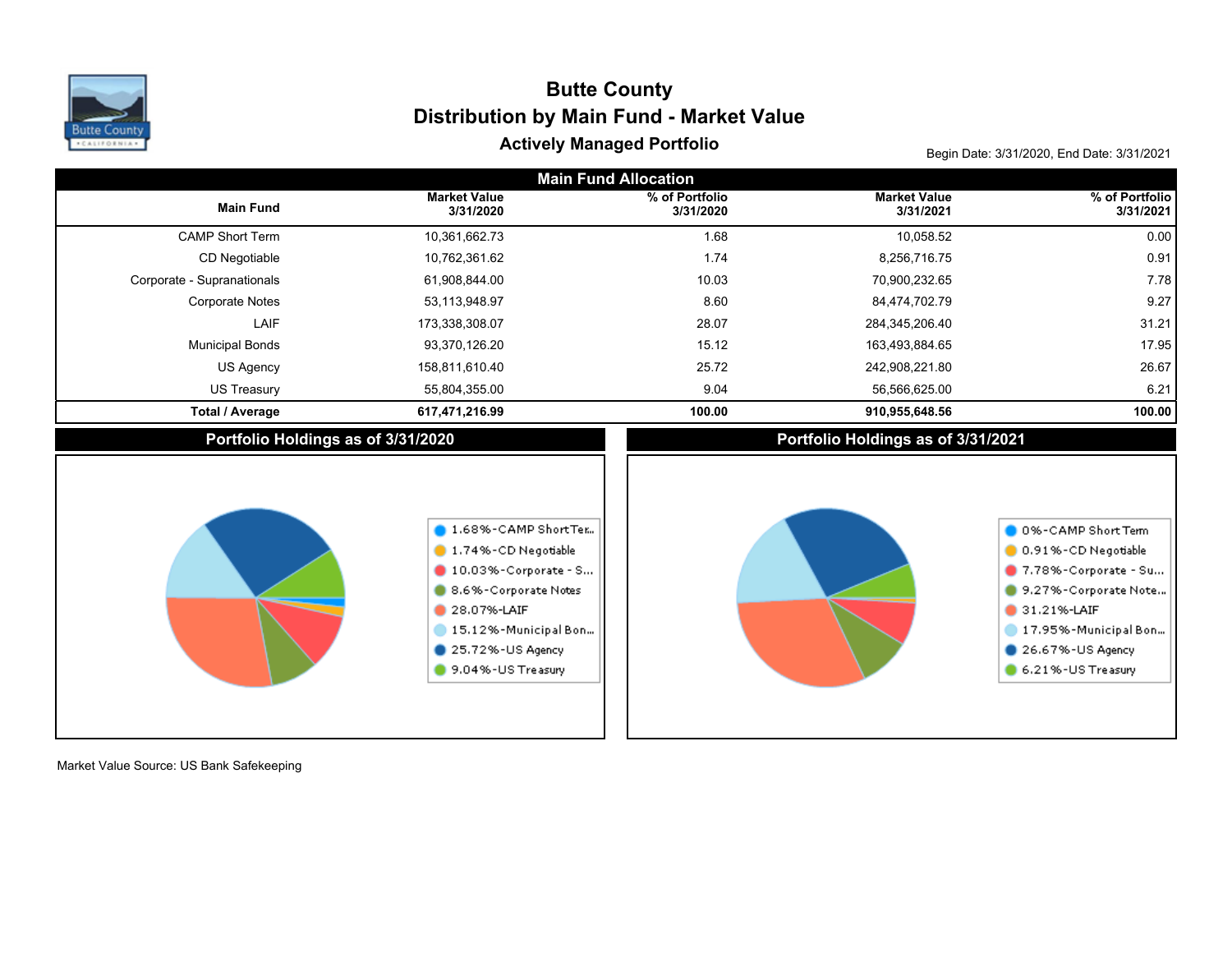

## Begin Date: 3/31/2020, End Date: 3/31/2021 **Actively Managed Portfolio Distribution by Maturity Range - Market Value Butte County**

| <b>Maturity Range Allocation</b>   |                                                                                                                                                                                         |                             |                                    |                                                                                                                                                                        |  |  |  |  |  |
|------------------------------------|-----------------------------------------------------------------------------------------------------------------------------------------------------------------------------------------|-----------------------------|------------------------------------|------------------------------------------------------------------------------------------------------------------------------------------------------------------------|--|--|--|--|--|
| <b>Maturity Range</b>              | <b>Market Value</b><br>3/31/2020                                                                                                                                                        | % of Portfolio<br>3/31/2020 | <b>Market Value</b><br>3/31/2021   | % of Portfolio<br>3/31/2021                                                                                                                                            |  |  |  |  |  |
| 0-1 Month                          | 191,949,970.80                                                                                                                                                                          | 31.09                       | 289,355,264.92                     | 31.76                                                                                                                                                                  |  |  |  |  |  |
| 1-3 Months                         | 19,496,716.30                                                                                                                                                                           | 3.16                        | 10,768,155.00                      | 1.18                                                                                                                                                                   |  |  |  |  |  |
| 3-6 Months                         | 14,259,089.88                                                                                                                                                                           | 2.31                        | 27,683,459.65                      | 3.04                                                                                                                                                                   |  |  |  |  |  |
| 6-9 Months                         | 15,587,111.14                                                                                                                                                                           | 2.52                        | 5,284,765.00                       | 0.58                                                                                                                                                                   |  |  |  |  |  |
| 9-12 Months                        | 15,621,775.20                                                                                                                                                                           | 2.53                        | 21,506,112.70                      | 2.36                                                                                                                                                                   |  |  |  |  |  |
| 1-2 Years                          | 73,993,878.05                                                                                                                                                                           | 11.98                       | 83,855,840.60                      | 9.21                                                                                                                                                                   |  |  |  |  |  |
| 2-3 Years                          | 69,937,680.00                                                                                                                                                                           | 11.33                       | 147,626,766.69                     | 16.21                                                                                                                                                                  |  |  |  |  |  |
| 3-4 Years                          | 110,957,335.52                                                                                                                                                                          | 17.97                       | 115,391,361.25                     | 12.67                                                                                                                                                                  |  |  |  |  |  |
| 4-5 Years                          | 105,667,660.10                                                                                                                                                                          | 17.11                       | 209,483,922.75                     | 23.00                                                                                                                                                                  |  |  |  |  |  |
| <b>Total / Average</b>             | 617,471,216.99                                                                                                                                                                          | 100.00                      | 910,955,648.56                     | 100.00                                                                                                                                                                 |  |  |  |  |  |
| Portfolio Holdings as of 3/31/2020 |                                                                                                                                                                                         |                             | Portfolio Holdings as of 3/31/2021 |                                                                                                                                                                        |  |  |  |  |  |
|                                    | $\bigcirc$ 31.09%-0-1 M<br>$3.16\% - 1 - 3$ M<br>$2.31\% - 3 - 6M$<br>2.52%-6-9 M<br>$2.53\% - 9 - 12M$<br>11.98%-1-2Y<br>$11.33\% - 2 - 3$ Y<br>17.97%-3-4 Y<br>$\bullet$ 17.11%-4-5 Y |                             |                                    | $\bullet$ 31.76%-0-1 M<br>$1.18\% - 1-3M$<br>$$3.04\% - 3 - 6 M$$<br>$0.58\% - 6 - 9M$<br>2.36%-9-12M<br>9.21%-1-2Y<br>$016.21\% - 2 - 3V$<br>12.67%-3-4 Y<br>23%-4-5Y |  |  |  |  |  |

Market Value Source: US Bank Safekeeping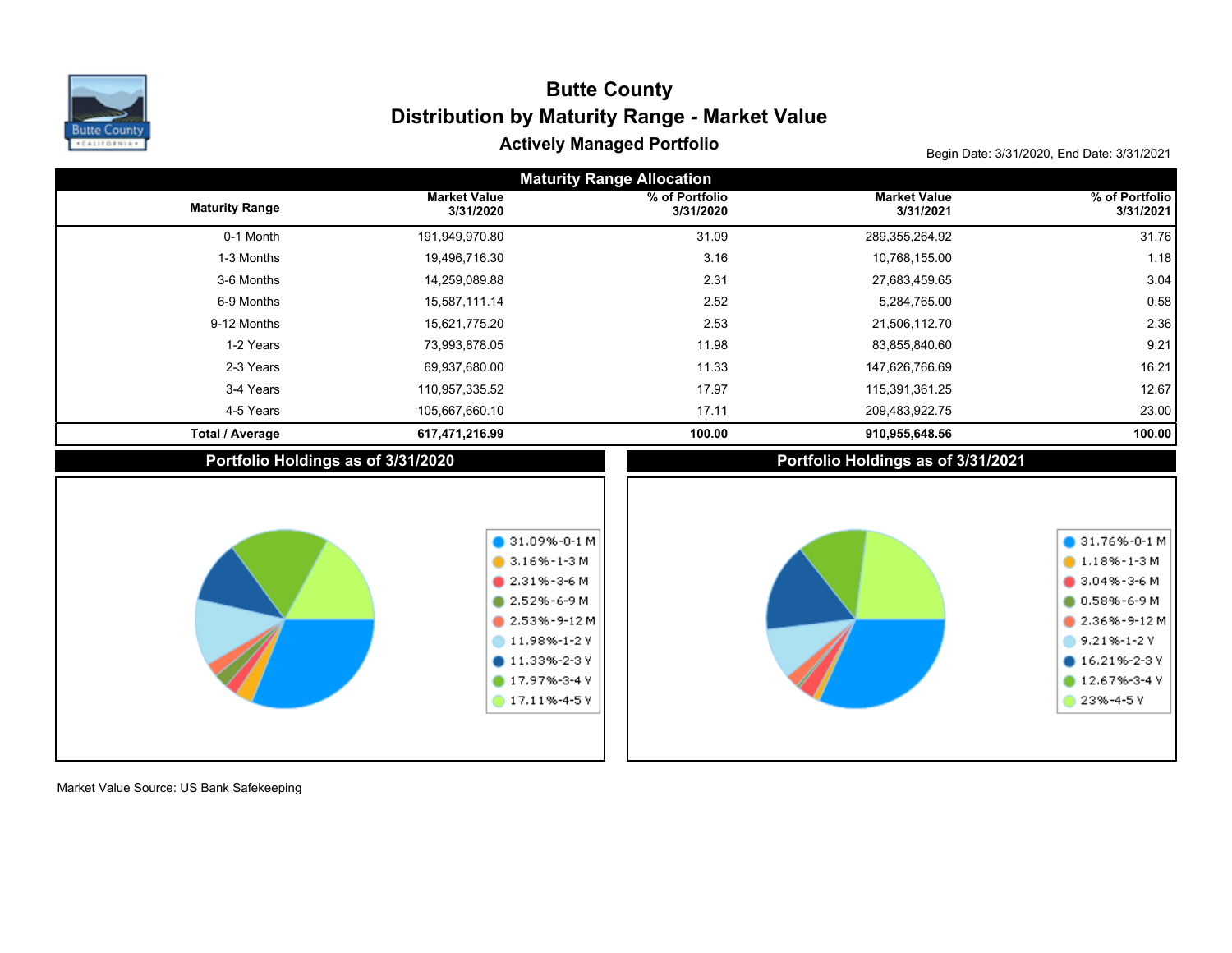

#### **BUTTE COUNTY Treasurer's Investment Report Fixed Portfolio Holdings Detail February 28, 2021**

| <b>CUSIP/Ticker</b><br><b>CD Negotiable</b> | <b>Description</b>                                                     | <b>Credit Rating 1</b>   | <b>Credit Rating 2</b> | <b>Settlement Date</b>   | <b>Maturity Date</b>     | YTM @ Cost     | <b>Face Amount/Shares</b>    | <b>Market Value</b>          | <b>Book Value</b>            |
|---------------------------------------------|------------------------------------------------------------------------|--------------------------|------------------------|--------------------------|--------------------------|----------------|------------------------------|------------------------------|------------------------------|
| 02007GCP6                                   | Ally Bank UT 2.85 5/10/2021                                            | NR                       | <b>FDIC Insured</b>    | 05/10/2018               | 05/10/2021               | 2.850          | 250,000.00                   | 250,000.00                   | 250,000.00                   |
| 128829AC2                                   | Caldwell Bank & Trust LA 1.4 5/13/2021                                 | <b>NR</b>                | <b>FDIC</b> Insured    | 05/13/2016               | 05/13/2021               | 1.400          | 250,000.00                   | 250,000.00                   | 250,000.00                   |
| 27113PBE0                                   | East Boston Savings Bank MA 1.5 5/23/2021                              | <b>NR</b>                | <b>FDIC Insured</b>    | 06/23/2016               | 05/23/2021               | 1.500          | 250,000.00                   | 250,000.00                   | 250,000.00                   |
| 58403B4S2                                   | Medallion Bank UT 1.4 7/25/2021                                        | <b>NR</b>                | <b>FDIC Insured</b>    | 07/28/2016               | 07/25/2021               | 1.400          | 250,000.00                   | 250,000.00                   | 250,000.00                   |
| 88413QBN7                                   | Third Federal Savings OH 2 7/28/2021                                   | <b>NR</b>                | FDIC Insured           | 07/28/2017               | 07/28/2021               | 2.000          | 250,000.00                   | 250,000.00                   | 250,000.00                   |
| 95960NJN8                                   | Western State Bank ND 1.4 7/29/2021                                    | <b>NR</b>                | <b>FDIC</b> Insured    | 07/29/2016               | 07/29/2021               | 1.400          | 250,000.00                   | 250,000.00                   | 250,000.00                   |
| 74267GVM6                                   | Private Bank & Trust IL 1.5 8/30/2021                                  | <b>NR</b>                | <b>FDIC Insured</b>    | 08/30/2016               | 08/30/2021               | 1.500          | 250,000.00                   | 252,569.25                   | 250,000.00                   |
| 08173QBR6                                   | Beneficial Mutual Savings PA 1.5 9/13/2021                             | NR.                      | <b>FDIC Insured</b>    | 09/16/2016               | 09/13/2021               | 1.500          | 250,000.00                   | 248,250.00                   | 250,000.00                   |
| 87165FNC4                                   | Synchrony Bank UT 1.7 10/21/2021                                       | <b>NR</b>                | FDIC Insured           | 10/21/2016               | 10/21/2021               | 1.700          | 250,000.00                   | 250,000.00                   | 250,000.00                   |
| 084601GS6                                   | Berkshire Bank MA 2.2 12/30/2021                                       | <b>NR</b>                | <b>FDIC Insured</b>    | 12/30/2016               | 12/30/2021               | 2.200          | 250,000.00                   | 250,000.00                   | 250,000.00                   |
| 940727AH3                                   | Washington First Bank MD 2.05 2/23/2022                                | NR.                      | <b>FDIC Insured</b>    | 02/23/2017               | 02/23/2022               | 2.050          | 250,000.00                   | 250,000.00                   | 250,000.00                   |
| 25665QAV7                                   | Dollar Bank PA 2.05 3/8/2022                                           | <b>NR</b>                | FDIC Insured           | 03/08/2017               | 03/08/2022               | 2.050          | 250,000.00                   | 250,000.00                   | 250,000.00                   |
| 98878BQS0                                   | ZBNA UT 2 4/1/2022                                                     | <b>NR</b>                | <b>FDIC Insured</b>    | 04/03/2017               | 04/01/2022               | 2.102          | 250,000.00                   | 250,000.00                   | 249,640.13                   |
| 58740XZB9                                   | Mercantile Bank MI 2.1 5/10/2022                                       | <b>NR</b>                | <b>FDIC Insured</b>    | 05/10/2017               | 05/10/2022               | 2.100          | 250,000.00                   | 250,000.00                   | 250,000.00                   |
| 92834CCD2                                   | Visionbank IA 2.15 5/31/2022                                           | NR.                      | <b>FDIC Insured</b>    | 11/28/2017               | 05/31/2022               | 2.150          | 250,000.00                   | 250,000.00                   | 250,000.00                   |
| 33847E2K2                                   | Flagstar Bank FSB 2.45 6/13/2022                                       | NR.                      | <b>FDIC Insured</b>    | 06/12/2019               | 06/13/2022               | 2.450          | 250,000.00                   | 258,897.50                   | 250,000.00                   |
| 06740KKD8                                   | Barclays Bank DE 2.2 7/12/2022                                         | <b>NR</b>                | <b>FDIC Insured</b>    | 07/12/2017               | 07/12/2022               | 2.200          | 250,000.00                   | 250,000.00                   | 250,000.00                   |
| 87270LAJ2                                   | TIAA First Savings Bank FL 2.2 8/16/2022                               | <b>NR</b>                | <b>FDIC Insured</b>    | 08/16/2017               | 08/16/2022               | 2.200          | 250,000.00                   | 250,000.00                   | 250,000.00                   |
| 319141HG5                                   | First Bank IL 2.2 8/16/2022                                            | <b>NR</b>                | <b>FDIC Insured</b>    | 08/16/2017               | 08/16/2022               | 2.200          | 250,000.00                   | 250,000.00                   | 250,000.00                   |
| 33610RRF2                                   | First Premier Bank SD 2 9/15/2022                                      | <b>NR</b>                | <b>FDIC Insured</b>    | 09/15/2017               | 09/15/2022               | 2.000          | 250,000.00                   | 250,000.00                   | 250,000.00                   |
| 66612ABX5                                   | Northfield Bank NY 2.15 10/25/2022                                     | NR.                      | FDIC Insured           | 10/25/2017               | 10/25/2022               | 2.203          | 250,000.00                   | 250,000.00                   | 249,750.14                   |
| 58733AET2                                   | Mercantil Commerce Bank 2.65 12/29/2022                                | <b>NR</b>                | <b>FDIC Insured</b>    | 12/29/2017               | 12/29/2022               | 2.650          | 250,000.00                   | 250,000.00                   | 250,000.00                   |
| 61747MF63                                   |                                                                        | <b>NR</b>                | <b>FDIC Insured</b>    |                          |                          | 2.650          | 250,000.00                   | 250,000.00                   | 250,000.00                   |
| 080515CM9                                   | Morgan Stanley Bank UT 2.65 1/11/2023                                  | NR.                      | <b>FDIC Insured</b>    | 01/11/2018<br>03/14/2018 | 01/11/2023<br>03/14/2023 | 2.854          | 250,000.00                   | 250,000.00                   | 249,750.14                   |
| 17312QJ26                                   | Belmont Springs MA 2.8 3/14/2023                                       | <b>NR</b>                |                        |                          |                          | 2.900          |                              |                              |                              |
| 50116CCA5                                   | Citibank National SD 2.9 4/11/2023                                     | <b>NR</b>                | <b>FDIC Insured</b>    | 04/11/2018               | 04/11/2023               | 3.250          | 250,000.00<br>250,000.00     | 250,000.00<br>250,000.00     | 250,000.00<br>250,000.00     |
|                                             | Kansas State Bank KS 3.25 7/27/2023                                    | NR                       | <b>FDIC Insured</b>    | 07/27/2018               | 07/27/2023               |                |                              |                              |                              |
| 38148PW94                                   | Goldman Sachs 3.35 9/26/2023                                           | NR.                      | <b>FDIC Insured</b>    | 09/26/2018               | 09/26/2023               | 3.350<br>3.450 | 250,000.00                   | 250,000.00                   | 250,000.00                   |
| 635573AK4                                   | National Cooperative Bank 3.45 10/30/2023                              | <b>NR</b>                | <b>FDIC Insured</b>    | 10/30/2018               | 10/30/2023               | 3.150          | 250,000.00                   | 250,000.00<br>250,000.00     | 250,000.00                   |
| 61760AUJ6                                   | Morgan Stanley Bank NY 3.15 1/17/2024                                  | <b>NR</b>                | FDIC Insured           | 01/17/2019               | 01/17/2024               | 2.750          | 250,000.00                   |                              | 250,000.00                   |
| 7954502D6                                   | Sallie Mae 2.75 4/10/2024                                              | <b>NR</b>                | <b>FDIC Insured</b>    | 04/10/2019               | 04/10/2024               |                | 250,000.00                   | 250,000.00                   | 250,000.00                   |
| 29367RKT2                                   | Enterprise Bank/PA 2.6 5/16/2024                                       |                          | <b>FDIC</b> Insured    | 05/16/2019               | 05/16/2024               | 2.600          | 250.000.00                   | 250,000.00                   | 250.000.00                   |
| 75472RAE1<br>46256YBC2                      | Raymond James2 8/23/2024                                               | <b>NR</b><br><b>NR</b>   | FDIC Insured           | 08/23/2019<br>10/16/2019 | 08/23/2024<br>10/16/2024 | 2.000<br>1.800 | 250,000.00                   | 250,000.00<br>247,000.00     | 250,000.00<br>247,000.00     |
|                                             | lowa State Bank 1.8 10/16/2024                                         |                          | <b>FDIC Insured</b>    |                          |                          |                | 247,000.00                   |                              |                              |
| <b>Corporate - Supranationals</b>           | <b>CD Negotiable</b>                                                   |                          |                        |                          |                          | 2.260          | 8,247,000.00                 | 8,256,716.75                 | 8,246,140.41                 |
|                                             |                                                                        |                          | S&P-AAA                | 06/13/2016               | 05/24/2021               |                |                              | 5,008,400.00                 |                              |
| 459058FH1<br>459058GH0                      | IADB Supranational 1.376 5/24/2021<br>IADB Supranational2.75 7/23/2021 | Moodys-Aaa               | S&P-AAA                | 07/25/2018               | 07/23/2021               | 1.413<br>2.832 | 5,000,000.00<br>5,000,000.00 | 5,040,735.00                 | 4,999,105.56<br>4,998,046.38 |
| 459058FP3                                   | IADB Supranational 1.376 9/20/2021                                     | Moodys-Aaa               | S&P-AAA                | 05/19/2017               | 09/20/2021               | 1.900          |                              | 5,178,587.65                 | 5,137,101.58                 |
|                                             |                                                                        | Moodys-Aaa               |                        |                          |                          | 2.165          | 5,150,000.00                 |                              |                              |
| 459058FY4                                   | IADB Supranational 2 1/26/2022                                         | Moodys-Aaa               | S&P-AAA                | 03/10/2017               | 01/26/2022               |                | 5,000,000.00                 | 5,075,300.00                 | 4,992,199.32                 |
| 4581X0CZ9                                   | IADB Supranational 1.75 9/14/2022                                      | Moodys-Aaa               | S&P-AAA                | 09/14/2017               | 09/14/2022               | 1.803<br>2.749 | 5,000,000.00                 | 5,111,670.00                 | 4,996,250.00<br>4,976,773.52 |
| 4581X0DA3<br>459058GL1                      | IADB Supranational 2.5 1/18/2023<br>IADB Supranational 3 9/27/2023     | Moodys-Aaa<br>Moodys-Aaa | S&P-AAA<br>S&P-AAA     | 04/06/2018<br>01/17/2019 | 01/18/2023<br>09/27/2023 | 2.635          | 5,000,000.00<br>5,000,000.00 | 5,206,700.00<br>5,326,785.00 | 5,042,603.55                 |
|                                             |                                                                        |                          |                        |                          |                          | 2.413          |                              |                              | 5,012,159.08                 |
| 459058GQ0                                   | IBRD 2.5 3/19/2024                                                     | Moodys-Aaa               | S&P-AAA<br>S&P-AAA     | 04/05/2019               | 03/19/2024               | 1.770          | 5,000,000.00                 | 5,308,955.00                 |                              |
| 45905U4N1                                   | IBRD 1.77 10/28/2024-21                                                | Moodys-Aaa               |                        | 10/28/2019               | 10/28/2024               |                | 5,000,000.00                 | 5,047,445.00                 | 5,000,000.00                 |
| 459058JL8                                   | IBRD 0.5 10/28/2025                                                    | Moodys-Aaa               | S&P-AAA                | 02/02/2021               | 10/28/2025               | 0.475          | 10,000,000.00                | 9,824,360.00                 | 10,011,500.00                |
| 45950VPJ9                                   | IFC 0.58 1/15/2026                                                     | Moodys-Aaa               | S&P-AAA                | 01/15/2021               | 01/15/2026               | 0.580          | 5,000,000.00                 | 4,890,325.00                 | 5,000,000.00                 |
| 45905U5Y6                                   | IBRD 0.6 2/18/2026-22                                                  | Moodys-Aaa               | S&P-AAA                | 02/18/2021               | 02/18/2026               | 0.600          | 5,000,000.00                 | 4,900,385.00                 | 5,000,000.00                 |
| 45818WDA1                                   | IADB 0.8 3/4/2026                                                      | Moodys-Aaa               | S&P-AAA                | 03/11/2021               | 03/04/2026               | 0.837          | 5,000,000.00                 | 4,980,585.00                 | 4,990,995.00                 |
|                                             | <b>Corporate - Supranationals</b>                                      |                          |                        |                          |                          | 1.638          | 70,150,000.00                | 70,900,232.65                | 70,156,733.99                |
| <b>Corporate Notes</b>                      |                                                                        |                          | S&P-AAA                |                          |                          | 1.541          |                              |                              |                              |
| 594918BP8                                   | Microsoft Corp 1.55 8/8/2021                                           | Moodys-Aaa               |                        | 08/19/2016               | 08/08/2021               |                | 5,000,000.00                 | 5,018,805.00                 | 5,000,216.32                 |
| 90331HPJ6                                   | US Bank 1.8 1/21/2022-21                                               | Moodys-A1                | S&P-AA-                | 05/01/2020               | 01/21/2022               | 0.963          | 1,000,000.00                 | 1,011,292.00                 | 1,008,274.19                 |
| 084670BR8                                   | Berkshire Hathaway 2.75 3/15/2023-23                                   | Moodys-Aa2               | S&P-AA                 | 03/20/2018               | 03/15/2023               | 3.101          | 1,000,000.00                 | 1,042,050.00                 | 993,538.05                   |
| 084670BR8                                   | Berkshire Hathaway 2.75 3/15/2023-23                                   | Moodys-Aa2               | S&P-AA                 | 04/19/2018               | 03/15/2023               | 3.123          | 1,000,000.00                 | 1,042,050.00                 | 993,118.01                   |
| 037833AK6                                   | Apple Inc 2.4 5/3/2023                                                 | Moodys-Aa1               | <b>S&amp;P-AA+</b>     | 05/07/2018               | 05/03/2023               | 3.180          | 5,000,000.00                 | 5,221,600.00                 | 4,910,476.06                 |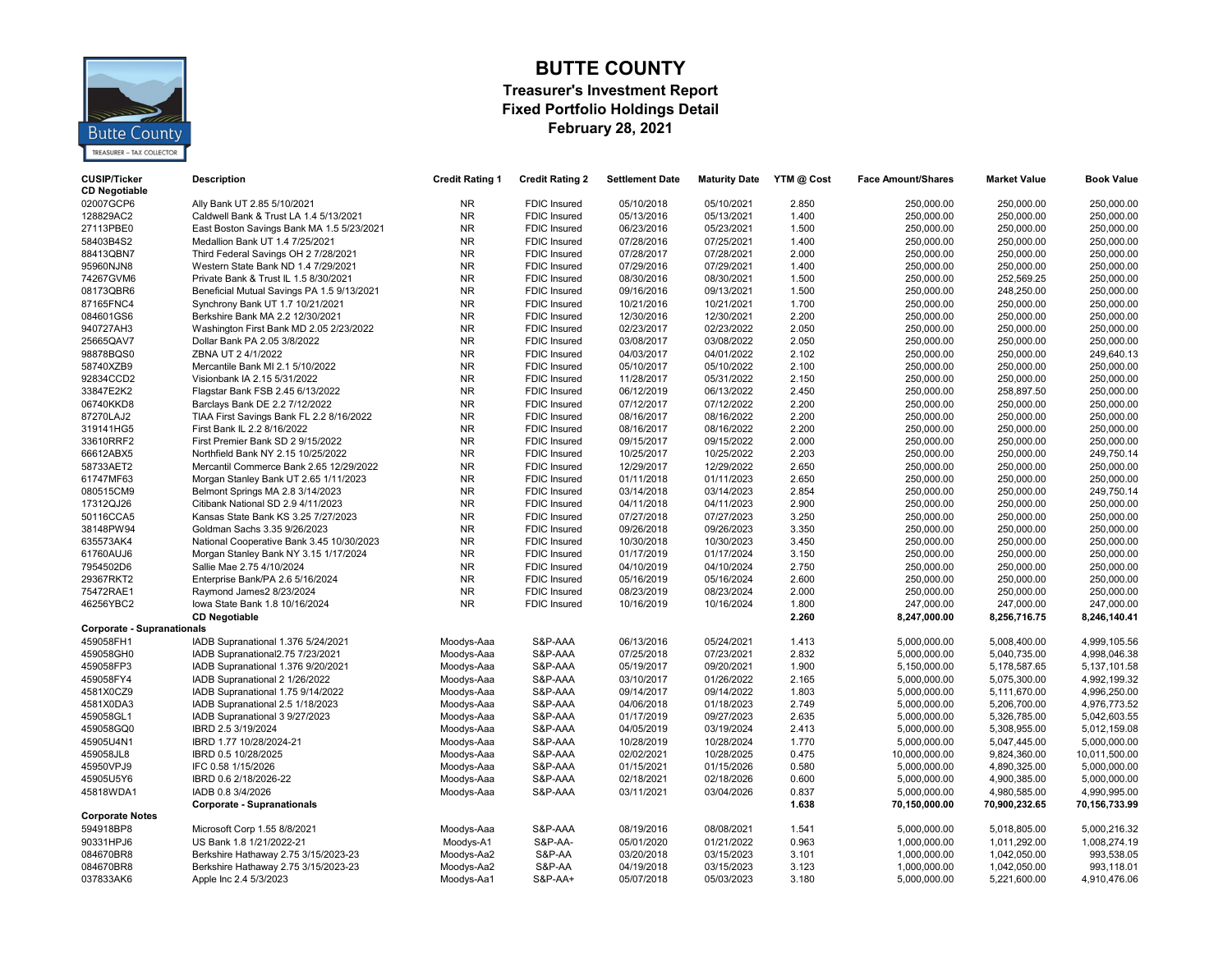| <b>CUSIP/Ticker</b>    | <b>Description</b>                                 | <b>Credit Rating 1</b> | <b>Credit Rating 2</b> | <b>Settlement Date</b>   | <b>Maturity Date</b> | YTM @ Cost | <b>Face Amount/Shares</b> | <b>Market Value</b>          | <b>Book Value</b> |
|------------------------|----------------------------------------------------|------------------------|------------------------|--------------------------|----------------------|------------|---------------------------|------------------------------|-------------------|
| 166764AH3              | Chevron 3.191 6/24/2023-23                         | Moodys-Aa2             | S&P-AA-                | 04/15/2019               | 06/24/2023           | 2.605      | 5,000,000.00              | 5,272,600.00                 | 5,068,886.68      |
| 594918BQ6              | Microsoft Corp 2 8/8/2023-23                       | Moodys-Aaa             | S&P-AAA                | 01/18/2019               | 08/08/2023           | 2.820      | 5,000,000.00              | 5,185,840.00                 | 4,904,402.44      |
| 740816AJ2              | PRES & FELLOW OF HARVARD COLLEGE 2.3 10/1          | Moodys-Aaa             | S&P-AAA                | 02/18/2020               | 10/01/2023           | 1.660      | 2,847,000.00              | 2,964,689.29                 | 2,899,811.30      |
| 037833CG3              | Apple Inc 3 2/9/2024                               | Moodys-Aa1             | <b>S&amp;P-AA+</b>     | 02/27/2019               | 02/09/2024           | 2.894      | 5,000,000.00              | 5,328,190.00                 | 5,014,696.97      |
| 30231GAC6              | Exxon 3.176 3/15/2024-23                           | Moodys-Aaa             | <b>S&amp;P-AA+</b>     | 09/17/2019               | 03/15/2024           | 2.051      | 2,500,000.00              | 2,675,957.50                 | 2,580,199.01      |
| 931142DP5              | Walmart 3.3 4/22/2024-24                           | Moodys-Aa2             | S&P-AA                 | 08/19/2019               | 04/22/2024           | 1.943      | 2,000,000.00              | 2,154,270.00                 | 2,090,333.69      |
| 037833CU2              | Apple Inc 2.85 5/11/2024-24                        | Moodys-Aa1             | <b>S&amp;P-AA+</b>     | 05/29/2019               | 05/11/2024           | 2.661      | 5,000,000.00              | 5,330,460.00                 | 5,030,757.58      |
| 931142EL3              | Walmart 2.85 7/8/2024-24                           | Moodys-Aa2             | S&P-AA                 | 08/19/2019               | 07/08/2024           | 1.886      | 2,000,000.00              | 2,143,894.00                 | 2,064,110.29      |
| 24422EVC0              | John Deere Capital 2.05 1/5/2025                   | Moodys-A2              | S&P-A                  | 12/09/2020               | 01/05/2025           | 0.585      | 5,000,000.00              | 5,205,690.00                 | 5,288,267.69      |
| 037833DF4              | APPLE 2.75 1/13/2025-20                            | Moodys-Aa1             | S&P-AA+                | 02/03/2020               | 01/13/2025           | 1.754      | 5,000,000.00              | 5,325,475.00                 | 5,189,954.61      |
| 037833DT4              | Apple 1.125 5/11/2025-20                           | Moodys-Aa1             | <b>S&amp;P-AA+</b>     | 08/21/2020               | 05/11/2025           | 0.580      | 5,000,000.00              | 5,033,245.00                 | 5,120,785.29      |
| 037833DX5              | Apple 0.55 8/20/2025-20                            | Moodys-Aa1             | S&P-AA+                | 02/23/2021               | 08/20/2025           | 0.664      | 5,000,000.00              | 4,899,760.00                 | 4,974,800.00      |
| 478160CN2              | Johnson & Johnson 0.55 9/1/2025-20                 | Moodys-Aaa             | S&P-AAA                | 01/14/2021               | 09/01/2025           | 0.608      | 5,000,000.00              | 4,933,505.00                 | 4,987,123.58      |
| 64952WDW0              | New York Life Global 0.85 1/15/2026                | Moodys-Aaa             | S&P-AA+                | 01/20/2021               | 01/15/2026           | 0.777      | 5,000,000.00              | 4,883,875.00                 | 5,017,800.00      |
| 24422EVK2              | John Deere Capital 0.7 1/15/2026                   | Moodys-A2              | <b>S&amp;P-A</b>       | 01/22/2021               | 01/15/2026           | 0.722      | 5,000,000.00              | 4,892,585.00                 | 4,994,600.00      |
| 037833EB2              | Apple Inc 0.7 2/8/2026-21                          | Moodys-Aa1             | S&P-AA+                | 02/08/2021               | 02/08/2026           | 0.712      | 5,000,000.00              | 4,908,870.00                 | 4,997,060.00      |
|                        | <b>Corporate Notes</b>                             |                        |                        |                          |                      | 1.667      | 82,347,000.00             | 84,474,702.79                | 83,129,211.76     |
| <b>Municipal Bonds</b> |                                                    |                        |                        |                          |                      |            |                           |                              |                   |
| 13063CP87              | California State 1.5 4/1/2021                      | Moodys-Aa3             | S&P-AA-                | 06/13/2016               | 04/01/2021           | 1.430      | 5,000,000.00              | 5,000,000.00                 | 5,001,677.08      |
| 036717MJ2              | ANTELOPE VALLEY HSD 1.924 8/1/2021                 | Moodys-Aa3             | <b>NR</b>              | 11/21/2019               | 08/01/2021           | 1.924      | 215,000.00                | 216,113.70                   | 215,000.00        |
| 9281726G5              | VIRGINIA PUBLIC BUILDING AUTHORITY 1.552 8/1/      | Moodys-Aa1             | <b>S&amp;P-AA+</b>     | 04/23/2020               | 08/01/2021           | 1.552      | 685,000.00                | 688,130.45                   | 685,000.00        |
| 692020Q94              | ONXARD SCHOOL DIST 1.908 8/1/2021                  | <b>NR</b>              | S&P-AA                 | 12/05/2019               | 08/01/2021           | 1.908      | 260,000.00                | 261,523.60                   | 260,000.00        |
| 574193NC8              | Maryland State 2.25 3/15/2022                      | Moodys-Aaa             | S&P-AAA                | 03/22/2017               | 03/15/2022           | 2.250      | 5,190,000.00              | 5,293,488.60                 | 5,190,000.00      |
| 13063DAD0              | State of California 2.367 4/1/2022                 | Moodys-Aa3             | S&P-AA-                | 09/30/2019               | 04/01/2022           | 1.855      | 3,955,000.00              | 4,040,507.10                 | 3,984,534.76      |
|                        | California Health Facilities Financing Authority 1 |                        |                        |                          | 06/01/2022           |            |                           |                              |                   |
| 13032UUZ9              |                                                    | Moodys-Aa3             | S&P-AA-                | 11/25/2019               |                      | 1.893      | 1,000,000.00              | 1,017,500.00                 | 1,000,000.00      |
| 9281726H3              | VIRGINIA PUBLIC BUILDING AUTHORITY 1.602 8/1/      | Moodys-Aa1             | S&P-AA+                | 04/23/2020               | 08/01/2022           | 1.602      | 450,000.00                | 457,807.50                   | 450,000.00        |
| 238848EH4              | Davis Joint USD 5 8/1/2022                         | Moodys-A1              | S&P-AA-                | 05/19/2020               | 08/01/2022           | 1.019      | 1,255,000.00              | 1,334,642.30                 | 1,328,888.12      |
| 799055QR2              | San Mateo Foster City 1.162 8/1/2022               | Moodys-Aaa             | S&P-AA+                | 05/19/2020               | 08/01/2022           | 1.162      | 950,000.00                | 962,074.50                   | 950,000.00        |
| 671205Y48              | Oak Grove School Dist 0.927 8/1/2022               | Moodys-Aa3             | S&P-AA                 | 06/25/2020               | 08/01/2022           | 0.927      | 840,000.00                | 844,678.80                   | 840,000.00        |
| 60412AVR1              | State of Minnesota 0.4 8/1/2022                    | Moodys-Aa1             | S&P-AAA                | 08/25/2020               | 08/01/2022           | 0.250      | 6,000,000.00              | 6,021,000.00                 | 6,013,453.45      |
| 010878AN6              | Alameda County CA 4 8/1/2022                       | Moodys-Aaa             | S&P-AAA                | 03/29/2018               | 08/01/2022           | 2.832      | 2,000,000.00              | 2,096,820.00                 | 2,032,787.20      |
| 036717MK9              | ANTELOPE VALLEY HSD 1.979 8/2/2022                 | Moodys-Aa3             | NR                     | 11/21/2019               | 08/02/2022           | 1.979      | 600,000.00                | 612,930.00                   | 600,000.00        |
| 13063DRH3              | State of California 2.5 10/1/2022                  | Moodys-Aa2             | S&P-AA-                | 10/24/2019               | 10/01/2022           | 1.781      | 5,000,000.00              | 5,170,700.00                 | 5,069,820.25      |
| 13077DKA9              | CALIFORNIA ST UNIV REV BOND 1.523 11/1/2022        | Moodys-Aa2             | S&P-AA-                | 02/27/2020               | 11/01/2022           | 1.523      | 1,750,000.00              | 1,785,000.00                 | 1,750,000.00      |
| 574193SN9              | State of Maryland 0.86 3/15/2023                   | Moodys-Aaa             | S&P-AAA                | 03/18/2020               | 03/15/2023           | 0.860      | 2,500,000.00              | 2,530,850.00                 | 2,500,000.00      |
| 977100CZ7              | WISCONSIN STATE2.049 5/1/2023                      | Moodys-Aa2             | S&P-AA-                | 03/25/2020               | 05/01/2023           | 2.049      | 3,925,000.00              | 4,066,221.50                 | 3,925,000.00      |
| 692020R36              | OXNARD SCHOOL DIST 2.058 8/1/2023                  | <b>NR</b>              | S&P-AA                 | 12/05/2019               | 08/01/2023           | 2.058      | 500,000.00                | 519,765.00                   | 500,000.00        |
| 373385FN8              | State of Georgia 0.26 8/1/2023-20                  | Moodys-Aaa             | S&P-AAA                | 08/27/2020               | 08/01/2023           | 0.250      | 5,000,000.00              | 4,998,200.00                 | 5,001,238.14      |
| 238848EJ0              | Davis Joint USD 5 8/1/2023                         | Moodys-A1              | S&P-AA-                | 05/19/2020               | 08/01/2023           | 1.090      | 1,325,000.00              | 1,473,651.75                 | 1,451,920.51      |
| 798170AF3              | San Jose CA REDEV AGY 2.828 8/1/2023               | <b>NR</b>              | S&P-AA                 | 03/26/2020               | 08/01/2023           | 2.000      | 6,700,000.00              | 7,065,284.00                 | 6,833,410.62      |
| 212204JD4              | Contra Costa Community College 1.704 8/1/2023-19   | Moodys-Aa1             | S&P-AA+                | 09/12/2019               | 08/01/2023           | 1.704      | 2,915,000.00              | 2,995,949.55                 | 2,915,000.00      |
| 9523472D3              | West Contra Costa USD 1.569 8/1/2023               | Moodys-A1              | S&P-AA-                | 09/16/2020               | 08/01/2023           | 0.499      | 2,050,000.00              | 2,070,397.50                 | 2,104,369.57      |
| 036717ML7              | ANTELOPE VALLEY HSD 2.082 8/1/2023                 | Moodys-Aa3             | NR.                    | 11/21/2019               | 08/01/2023           | 2.082      | 1,395,000.00              | 1,444,954.95                 | 1,395,000.00      |
| 13063DDG0              | California State 2.25 10/1/2023                    | Moodys-Aa3             | S&P-AA-                | 01/18/2019               | 10/01/2023           | 2.747      | 5,000,000.00              | 5,231,650.00                 | 4,930,434.73      |
| 13077DKB7              | CALIFORNIA ST UNIV 1.557 11/1/2023                 | Moodys-Aa2             | <b>S&amp;P-AA-</b>     | 02/27/2020               | 11/01/2023           | 1.557      | 1,000,000.00              | 1,028,840.00                 | 1,000,000.00      |
| 672240WS3              | City of Oakland 1.58 1/15/2024                     | Moodys-Aa1             | S&P-AA                 | 02/27/2020               | 01/15/2024           | 1.580      | 4,815,000.00              | 4,961,905.65                 | 4,815,000.00      |
| 64990FQQ0              | Dormitory Authority of the State of New York 2.14  | Moodys-Aa1             | S&P-AA+                | 01/03/2020               | 02/15/2024           | 2.140      | 1,000,000.00              | 1,044,760.00                 | 1,000,000.00      |
| 574193SP4              | State of Maryland 0.97 3/15/2024                   | Moodys-Aaa             | S&P-AAA                | 03/18/2020               | 03/15/2024           | 0.970      | 2,500,000.00              | 2,545,200.00                 | 2,500,000.00      |
| 13063DLZ9              | CA State3 4/1/2024                                 | Moodys-Aa3             | S&P-AA-                | 04/04/2019               | 04/01/2024           | 2.510      | 5,000,000.00              | 5,370,900.00                 | 5,080,108.51      |
| 919259BM2              | City of Vallejo CA Water1.523 5/1/2024             | <b>NR</b>              | S&P-AA                 | 03/31/2020               | 05/01/2024           | 1.523      | 1,500,000.00              | 1,524,420.00                 | 1,500,000.00      |
| 34153QUC8              | State of Florida 0.39 6/1/2024                     | Moodys-Aaa             | S&P-AAA                | 10/22/2020               | 06/01/2024           | 0.390      | 5,000,000.00              | 4,978,550.00                 | 5,000,000.00      |
| 238848EK7              | Davis Joint USD 5 8/1/2024                         | Moodys-A1              | S&P-AA-                | 05/19/2020               | 08/01/2024           | 1.124      | 1,390,000.00              | 1,607,437.70                 | 1,573,595.83      |
| 373385FP3              | State of Georgia 0.42 8/1/2024-20                  | Moodys-Aaa             | S&P-AAA                | 08/27/2020               | 08/01/2024           | 0.420      | 5,000,000.00              | 5,001,600.00                 | 5,000,000.00      |
| 798170AG1              | SJSDEV 2.958 8/1/2024                              | NR.                    | S&P-AA                 | 01/08/2020               | 08/01/2024           | 1.861      | 2,000,000.00              | 2,146,440.00                 | 2,073,268.65      |
| 419792ZK5              | State of Hawaii 0.802 10/1/2024                    | Moodys-Aa2             | S&P-AA+                | 10/29/2020               | 10/01/2024           | 0.802      | 1,000,000.00              | 1,010,270.00                 | 1,000,000.00      |
| 672240WT1              | City of Oakland 1.63 1/15/2025                     | Moodys-Aa1             | S&P-AA                 | 02/27/2020               | 01/15/2025           | 1.630      | 4,890,000.00              | 5,052,592.50                 | 4,890,000.00      |
| 76913CAZ2              | County of Riverside 2.667 2/15/2025-20             | Moodys-A2              | S&P-AA                 | 05/06/2020               | 02/15/2025           | 2.667      | 2,500,000.00              | 2,615,775.00                 | 2,500,000.00      |
| 20772KGP8              | STATE OF CONNECTICUT 3.136 4/15/2025               | Moodys-A1              | S&P-A                  | 04/15/2020               | 04/15/2025           | 2.150      | 3,000,000.00              | 3,256,710.00                 | 3,125,550.00      |
| 68609TMM7              | State of Oregon 1.867 5/1/2025-19                  | Moodys-Aa1             | S&P-AA+                | 05/11/2020               | 05/01/2025           | 1.000      | 4,800,000.00              | 5,020,608.00                 | 4,982,236.42      |
| 88213AEL5              | Texas A&M University 2.666 5/15/2025               | Moodys-Aaa             | S&P-AAA                | 10/13/2020               | 05/15/2025           | 0.589      | 2,000,000.00              | 2,145,560.00                 | 2,184,162.23      |
| 88213AKC8              | Texas ST A&M University 2.686 5/15/2025            | Moodys-Aaa             | S&P-AAA                | 05/15/2020               | 05/15/2025           | 1.104      |                           | 3,220,770.00                 | 3,207,225.00      |
|                        | State of Florida 0.55 6/1/2025                     | Moodys-Aaa             |                        |                          | 06/01/2025           |            | 3,000,000.00              |                              | 4,984,150.00      |
| 34153QUD6              | Florida State Board of Admin Finance Corp 1.258 7/ |                        | S&P-AAA                | 10/26/2020<br>02/25/2021 |                      | 0.620      | 5,000,000.00              | 4,951,350.00<br>8,064,880.00 |                   |
| 341271AD6              |                                                    | Moodys-Aa3             | S&P-AA+                |                          | 07/01/2025           | 0.729      | 8,000,000.00              |                              | 8,180,800.00      |
| 373385FQ1              | State of Georgia 0.52 8/1/2025-20                  | Moodys-Aaa             | S&P-AAA                | 08/27/2020               | 08/01/2025           | 0.520      | 5,000,000.00              | 4,962,150.00                 | 5,000,000.00      |
| 574193TR9              | State of Maryland 0.66 8/1/2025                    | Moodys-Aaa             | S&P-AAA                | 08/05/2020               | 08/01/2025           | 0.643      | 10,000,000.00             | 9,924,500.00                 | 10,007,486.64     |
| 574193TR9              | State of Maryland 0.66 8/1/2025                    | Moodys-Aaa             | S&P-AAA                | 11/20/2020               | 08/01/2025           | 0.549      | 5,000,000.00              | 4,962,250.00                 | 5,024,573.03      |